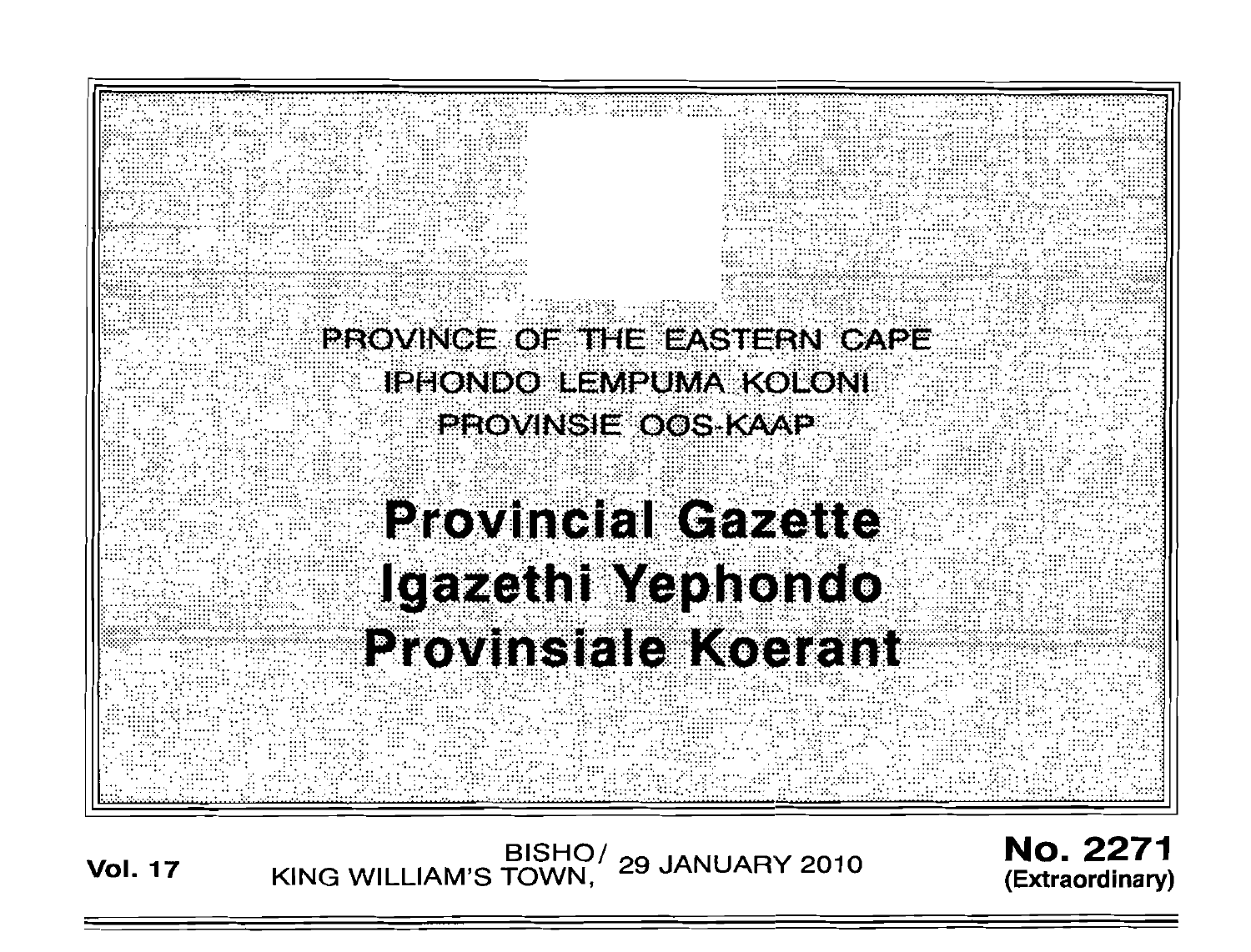## IMPORTANT NOTICE

The Government Printing Works will not be held responsible for faxed documents not received due to errors on the fax machine or faxes received which are unclear or incomplete. Please be advised that an "OK" slip, received from a fax machine, will not be accepted as proof that documents were received by the GPW for printing. If documents are faxed to the GPW it will be the sender's responsibility to phone and confirm that the documents were received in good order.

Furthermore the Government Printing Works will also not be held responsible for cancellations and amendments which have not been done on original documents received from clients.

# CONTENTS • INHOUD

| No. |                       | Page<br>No. | Gazette<br>No. |
|-----|-----------------------|-------------|----------------|
|     | <b>GENERAL NOTICE</b> |             |                |
|     |                       |             | 2271           |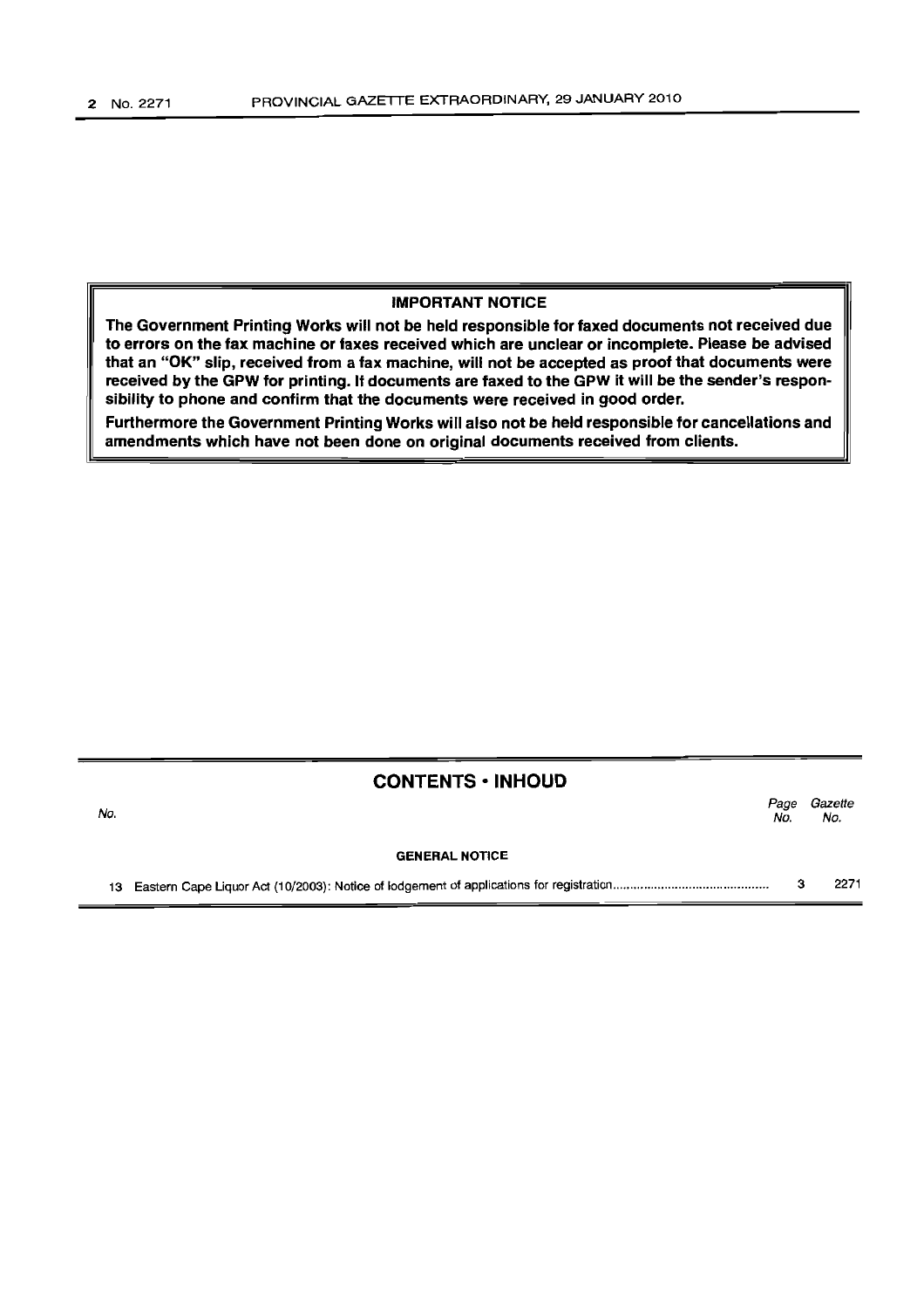# GENERAL NOTICE

No. 13

1. CM3 [Reg 4 (1)]

#### EASTERN CAPE UQUOR ACT, 2003 (Act No. 10 of 2003) NOTICE OF LODGEMENT OF APPUCATIONS FOR REGISTRATION

Notice is hereby given that the applications for registration, particulars of which appear in the Schedule hereunder, have been lodged with the Board.

Interested parties may, free of charge, inspect any application which appears in the Schedule hereunder and may within twenty one days of this notice, lodge with the Board written representations in support of, or written objections.

#### THEMBI ZONO - GXOYlYA EASTERN CAPE LIQUOR BOARD 20 January 2010

## **SCHEDULE**

| 1                                   |                  | $\overline{2}$                              | $\overline{\mathbf{3}}$             | 4                            | $\overline{\mathbf{5}}$                                                                       |
|-------------------------------------|------------------|---------------------------------------------|-------------------------------------|------------------------------|-----------------------------------------------------------------------------------------------|
| <b>Application</b><br><b>Number</b> |                  | <b>Name and</b><br>number of Ward           | Kind of registration<br>applied for | Kind of liquor to<br>be sold | Name under which business is<br>to be conducted and particulars<br>of the erf, street or farm |
| 1.                                  | <b>ECP 17786</b> | Ward 5 Sundays<br><b>River Municipality</b> | Consumption on and<br>off premises  | All kinds                    | Bheka's Place, 2232 Krune Str,<br>Addo                                                        |
| 2.                                  | <b>ECP 17787</b> | Ward 17<br>Amahlathi<br>Municipality        | Consumption on and<br>off premises  | All kinds                    | Mabhiki's Tavern, 7051 Kologha<br>Ext, Stutterheim                                            |
| $\overline{3}$ .                    | <b>ECP 17788</b> |                                             | Consumption on and<br>off premises  | <b>All kinds</b>             |                                                                                               |
| 4,                                  | <b>ECP 17789</b> |                                             | Consumption on and<br>off premises  | All kinds                    |                                                                                               |
| 5                                   | ECP 17790        |                                             | Consumption on and<br>off premises  | All kinds                    |                                                                                               |
| 6                                   | <b>ECP 17791</b> |                                             | Consumption on and<br>off premises  | All kinds                    |                                                                                               |
| 7.                                  | ECP 17792        |                                             | Consumption on and<br>off premises  | All kinds                    |                                                                                               |
| 8.                                  | <b>ECP 17793</b> | Ward 2 Amahlathi<br>Municipality            | Consumption on and<br>off premises  | All kinds                    | Ta Kaizer Cool Spot Tavern, 118<br>Ngqudela Loc, Keiskammahoek                                |
| 9                                   | <b>ECP 17794</b> | Ward 10 Elundini<br>Municipality            | Consumption on and<br>off premises  | All kinds                    | Nice & Easy Tavern, Tsolobeng<br>A/A, Mt Fletcher                                             |
| 10                                  | <b>ECP 17795</b> | Ward 28 Mnguma<br>Municipality              | Consumption on and<br>off premises  | All kinds                    | Mandisa's Tavern, Kantolo A/A,<br>Centane                                                     |
| 11                                  | <b>ECP 17796</b> | Ward 4 NMMM                                 | Consumption on and<br>off premises  | All kinds                    | Chemeni Tavern, 9605 Hezekile<br>Str, Walmer, PE                                              |
| 12                                  | <b>ECP 17797</b> | Ward 10 Nyandeni<br>Municipality            | Consumption on and<br>off premises  | All kinds                    | Ezigayitini Tavern, Mpindweni<br>Loc, Libode                                                  |
| 13                                  | <b>ECP 17798</b> | Ward 5 Mnquma<br>Municipality               | Consumption on and<br>off premises  | <b>All kinds</b>             | Khangi's Tavern, 360 Khayelitsha<br>Squatter Camp, Khayelitsha,<br><b>Butterworth</b>         |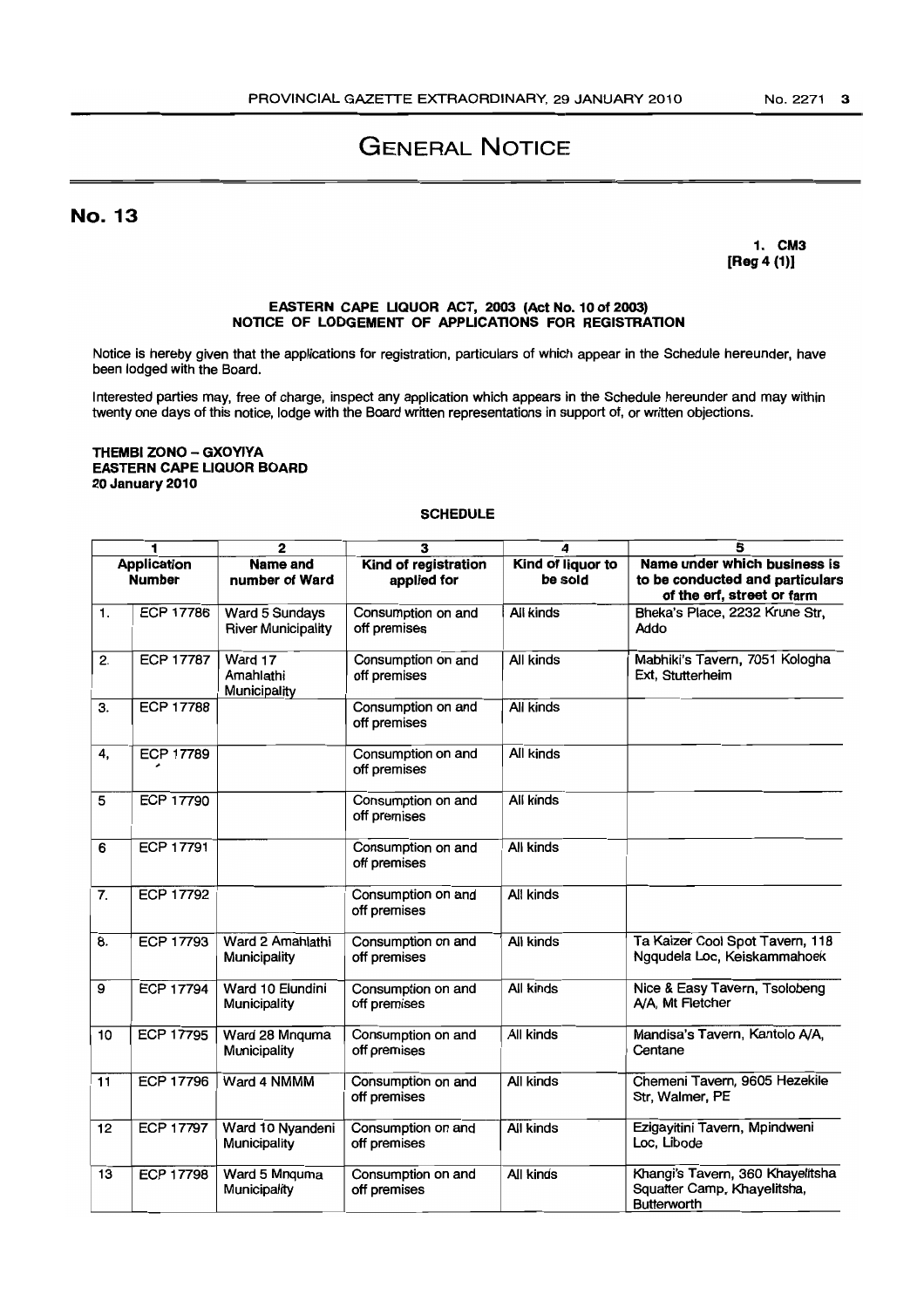| 14              | <b>ECP 17799</b> | Ward 3 Mnquma<br>Municipality               | Consumption on and<br>off premises | All kinds        | Ndumie's Tavern, No.1236<br>Mcubakazi T/ship, Butterworth               |  |
|-----------------|------------------|---------------------------------------------|------------------------------------|------------------|-------------------------------------------------------------------------|--|
| 15              | <b>ECP 17800</b> | Ward 3 Mbashe<br>Municipality               | Consumption on and<br>off premises | <b>All kinds</b> | Kwa Killer Tavern, Morrison Loc,<br>Ngcingwana A/A, Idutywa             |  |
| 16              | ECP 17801        | Ward 26 Mnquma<br>Municipality              | Consumption on and<br>off premises | <b>All kinds</b> | Siyalinga Tavern, Emafusini Loc,<br>Godidi A/A, Centane                 |  |
| $\overline{17}$ | <b>ECP 17802</b> | Ward 22 Mnquma<br>Municipality              | Consumption on and<br>off premises | All kinds        | Twelve Down, Blue Sky Loc, Qora<br>A/A, Idutywa                         |  |
| 18.             | <b>ECP 17803</b> | Ward 14 Mnquma<br>Municipality              | Consumption on and<br>off premises | All kinds        | Sonny's Tavern, Dumalenja Loc,<br>Mbiza A/A, Ngamakwe                   |  |
| 19.             | <b>ECP 17804</b> | Ward 25 Lukhanji<br>Municipality            | Consumption on and<br>off premises | All kinds        | Masakhane Tavern, No.9865<br>Newvale, Queenstown                        |  |
| 20.             | <b>ECP 17805</b> | Ward 10 Intsika<br>Yethu Municipality       | Consumption on and<br>off premises | Ali kinds        | Zonke's Tavern, Ku Hange Loc,<br>Tsomo                                  |  |
| 21.             | <b>ECP 17806</b> | Ward 28 NMMM                                | Consumption on and<br>off premises | All kinds        | Phinda Mzala Tavern, 6<br>Mbengashe Str, Zwide, PE                      |  |
| 22.             | <b>ECP 17807</b> | Ward 7 Mbizana<br>Municipality              | Consumption on and<br>off premises | All kinds        | Sivuyise's Tavern, Nolamlacu Loc,<br>Lisikelo A/A, Bizana               |  |
| 23.             | <b>ECP 17808</b> | Ward 9 Matatiele<br>Municipality            | Consumption on and<br>off premises | All kinds        | Vukuzenzele Tavern, Makhoba<br>A/A, Matatiele                           |  |
| 24.             | <b>ECP 17809</b> | Ward 21 Mbizana<br>Municipality             | Consumption on and<br>off premises | All kinds        | Sizabantu Tavern, Hlolweni A/A,<br>Bizana                               |  |
| 25.             | ECP 17810        | Ward 27 Ingquza<br><b>Hill Municipality</b> | Consumption on and<br>off premises | All kinds        | Corner Corner Tavern, Tamse<br>A/A, Flagstaff                           |  |
| 26.             | <b>ECP 17811</b> | Ward 13 Ngquza<br><b>Hill Municipality</b>  | Consumption on and<br>off premises | All kinds        | Dala's Tavern, Xurana A/A,<br>Lusikisiki                                |  |
| 27.             | <b>ECP 17812</b> | Ward 44 BCM                                 | Consumption on and<br>off premises | All kinds        | <b>BBB Liquor Store, 58 Geranium</b><br>Str, Breidbach, KWT             |  |
| 28.             | ECP 17813        | Ward 15 Matatiele<br>Municipality           | Consumption on and<br>off premises | All kinds        | Nobukhosi Tavern, Pabalong A/A,<br>Semonkong Loc, Matatiele             |  |
| 29.             | <b>ECP 17814</b> | Ward 14 BCM                                 | Consumption on and<br>off premises | All kinds        | Skura's Tavern, 631 N.U.1,<br>Mdantsane                                 |  |
| 30.             | ECP 17815        | Ward 37 BCM                                 | Consumption on and<br>off premises | All kinds        | Amagasela Tavern, Bulembu Loc,<br><b>KWT</b>                            |  |
| 31.             | <b>ECP 17816</b> | Ward 23 KSD<br>Municipality                 | <b>Special Event</b>               | All kinds        | <b>Bomvu Promotional Enterprises,</b><br>Nenga Rd, Coffee Bay, Mqanduli |  |
| 32.             | <b>ECP 17817</b> | Ward 8 Nyandeni<br>Municipality             | Consumption on and<br>off premises | All kinds        | Nomonde Tavern, Mphangane<br>Loc, Libode                                |  |
| 33.             | <b>ECP 17818</b> | Ward 13 Engcobo<br>Municipality             | Consumption on and<br>off premises | All kinds        | Dinangwe Tavern, Mkanzi A/A,<br>Engcobo                                 |  |
| 34.             | <b>ECP 17819</b> | Ward 13<br>Nkonkobe<br>Municipality         | Consumption on and<br>off premises | All kinds        | Tera's Tavern, Khayamnandi Loc,<br><b>Alice</b>                         |  |